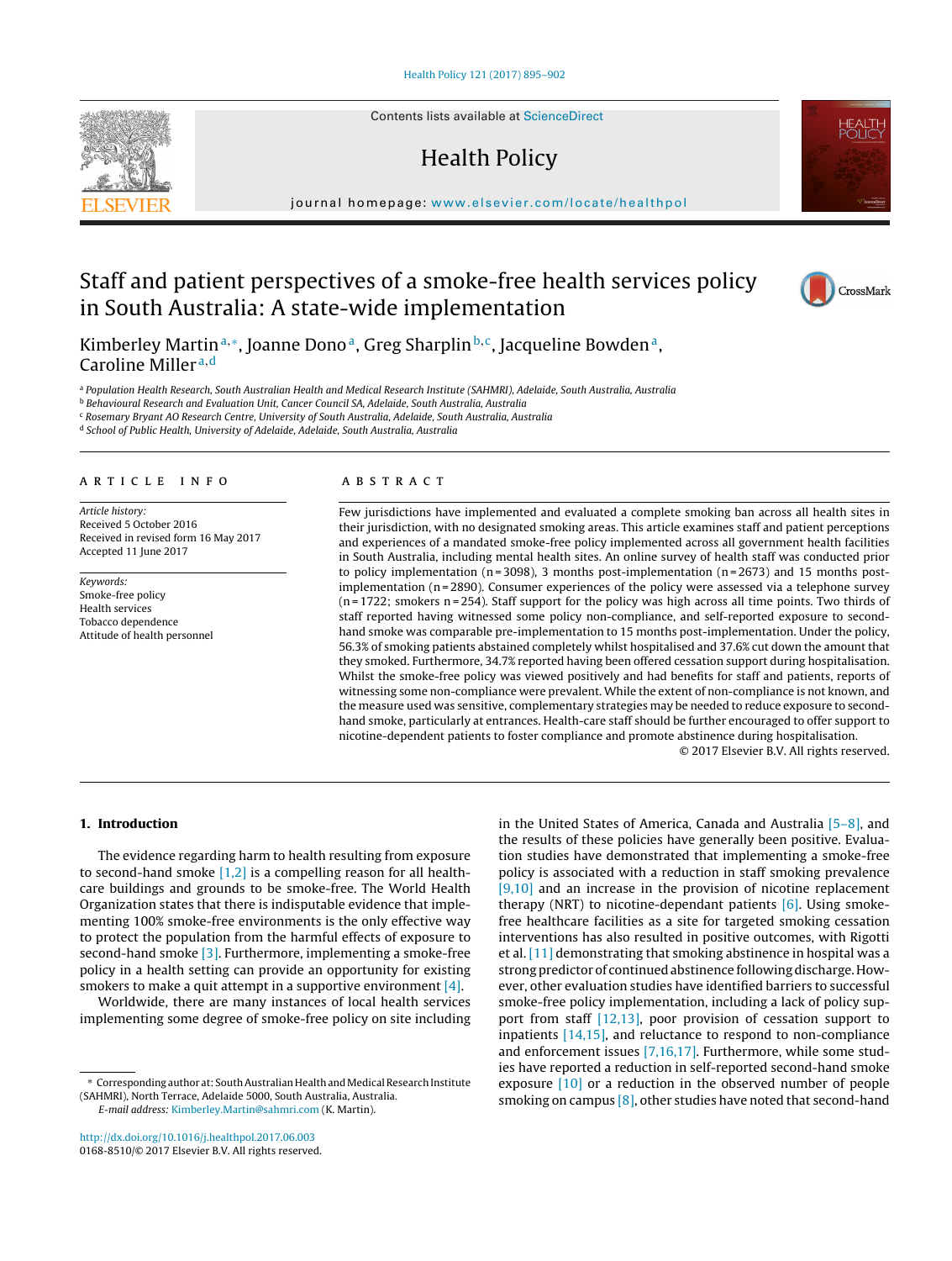smoke exposure at entrances remains problematic  $[15,16]$  and that non-compliance is common [\[7,16\].](#page-7-0)

While a range of outcomes associated with smoke-free policies in individual settings or a small number of settings have been documented, there are few jurisdictions that have implemented and evaluated a complete smoking ban (with no designated smoking areas) across all health sites and facilities in their jurisdiction. One of the main barriers to taking a multi-facility approach in healthcare settings is that there are different challenges to implementation and different perceptions of smoking bans depending on the setting  $[13]$  and role of staff  $[18]$ . It is possible though that in addition to conveying strong leadership, an overarching policy across a large number of sites also encourages those responsible for implementation to find solutions that fit within the remit of the policy rather than adopting a less comprehensive smoke-free policy to suit their workplace. Thus, an important research question is: can a single mandated smoke-free policy across diverse health settings overcome resistance to implementing complete smoking bans in healthcare settings?

The aim of the present research is to examine staff and patient perceptions and experiences of a mandatory smoke-free policy implemented by the South Australian Government on 31 May 2010. The South Australian Government (via SA Health) is responsible for administering public hospitals, metropolitan and regional health service delivery, pathology services, drug and alcohol services, and emergency/ambulance services. To comply with the policy, all SA Health hospitals, health services and administrative units were required to implement three components: support for consumers who smoke, support for staff who smoke and smoke-free environments. All staff were to be offered training about the policy and any procedures associated with addressing non-compliance, and staff were to be trained in assisting inpatients with nicotine-withdrawal management where relevant to their role (particularly the approximately 41% of SA Health staff that are estimated to spend at least some of their time in a patient-facing role within a public hospital [\[19,20\]\).](#page-7-0) The policy states that staff are responsible for informing patients and visitors of the policy (where appropriate) and reiterating the policy in the event of breaches, and security staff/authorised officers are able to issue fines for breaches. The policy banned smoking in all areas of all SA Health sites, and South Australia was the second jurisdiction in Australia to implement such a policy (behind Western Australia). Mental health services and country aged care facilities were allowed a greater transition period and were given a six-month temporary exemption from fully implementing the smoke-free environments component of the policy. The present research examines staff perceptions and experiences of the mandatory state-wide smoke-free health services policy over three time points: pre-implementation, 3 months post-implementation and 15 months post-implementation, as well as patient perceptions and experiences within one year of policy implementation. It is intended that the results of this research will help guide policy development internationally where the aim is to implement a single smoke-free policy across diverse health settings.

# **2. Materials and methods**

Study 1: Staff perceptions and experiences of policy at preimplementation, 3 months and 15 months post implementation.

# 2.1. Procedure

All staff members employed at SA Health sites  $(N=36,220)$ were invited to participate in a self-administered online survey sent via email at three time points: pre-implementation (1 week prior to policy implementation, May 2010), 3 months

post-implementation (September 2010) and 15 months postimplementation (September 2011). Hard copies of each survey were also made available for those without on-site email access. Staff were given one week to complete the pre-implementation survey and three weeks to complete the two follow-up surveys with a reminder email sent one week prior to the deadline. The preimplementation survey contained questions regarding support for, and expected effects of, the upcoming smoke-free policy, as well as questions on smoking behaviour, second-hand smoke exposure and demographic characteristics. The two post-implementation surveys contained questions regarding support for, and experiences of, implementing the smoke-free policy, as well as questions on smoking behaviour, second-hand smoke exposure, and witnessing non-compliance. Survey response rates at each time point are reported in [Table](#page-2-0) 1. The study was funded by the South Australian Government. Ethics approval was obtained from the SA Health Human Research Ethics Committee (approval number 363/04/2013).

## 2.2. Analyses

Descriptive results are provided for each time-point as well as averages across all time-points where appropriate. Chi-square tests were used to compare differences across time-points and differences between groups with a p-value of less than 0.05 and adjusted standardised residuals of >2.0 determining statistical significance. Open-ended questions were analysed for common responses and manually coded into themes (where applicable); frequencies of the most common responses and themes are reported.

Study 2: Patient perspective and experiences of the policy

# 2.3. Procedure

Between November 2010 and May 2011, a random sample of recently discharged inpatients (N = 2307) from SA Health administered public hospitals were drawn from existing metropolitan and regional datasets (i.e. Open Architect Clinical Information System (OACIS) and Country Data Mart) and invited to participate in the South Australian Public Hospital Patient Experience Survey. The South Australian Public Hospital Consumer Experience Survey runs periodically in South Australia to monitor service quality provided by public hospitals to inpatients. It is conducted by Population Research and Outcome Studies (PROS) on behalf of the Safety and Quality Unit, SA Health. During the study period the survey also contained questions regarding awareness of the smoke-free policy, smoking behaviour before, during and after the patient's hospital stay, and the use of cessation support strategies while in hospital.

Eligible participants were those who were aged 16 years and over, had spent at least one night in a public hospital and were discharged between July 2010 and March 2011, were not admitted for maternity, psychiatry, substance abuse, chemotherapy or renal dialysis, and were not deceased in hospital or after discharge. Potential participants were contacted via telephone within one week of receiving a letter that informed them of the purpose of the research. Computer Assisted Telephone Interviews were conducted with consenting participants. The South Australian Public Hospital Consumer Experience Survey received ethics approval from the SA Health Human Research Ethics Committee.

# 2.4. Analyses

Patient survey data were weighted by age and sex to reflect the structure of the public hospital inpatient population in SA. Data analyses were performed using SPSS Version 17.0 [\[21\].](#page-7-0)

Descriptive results are provided overall and by demographic subgroups where applicable. Chi-square tests were used to com-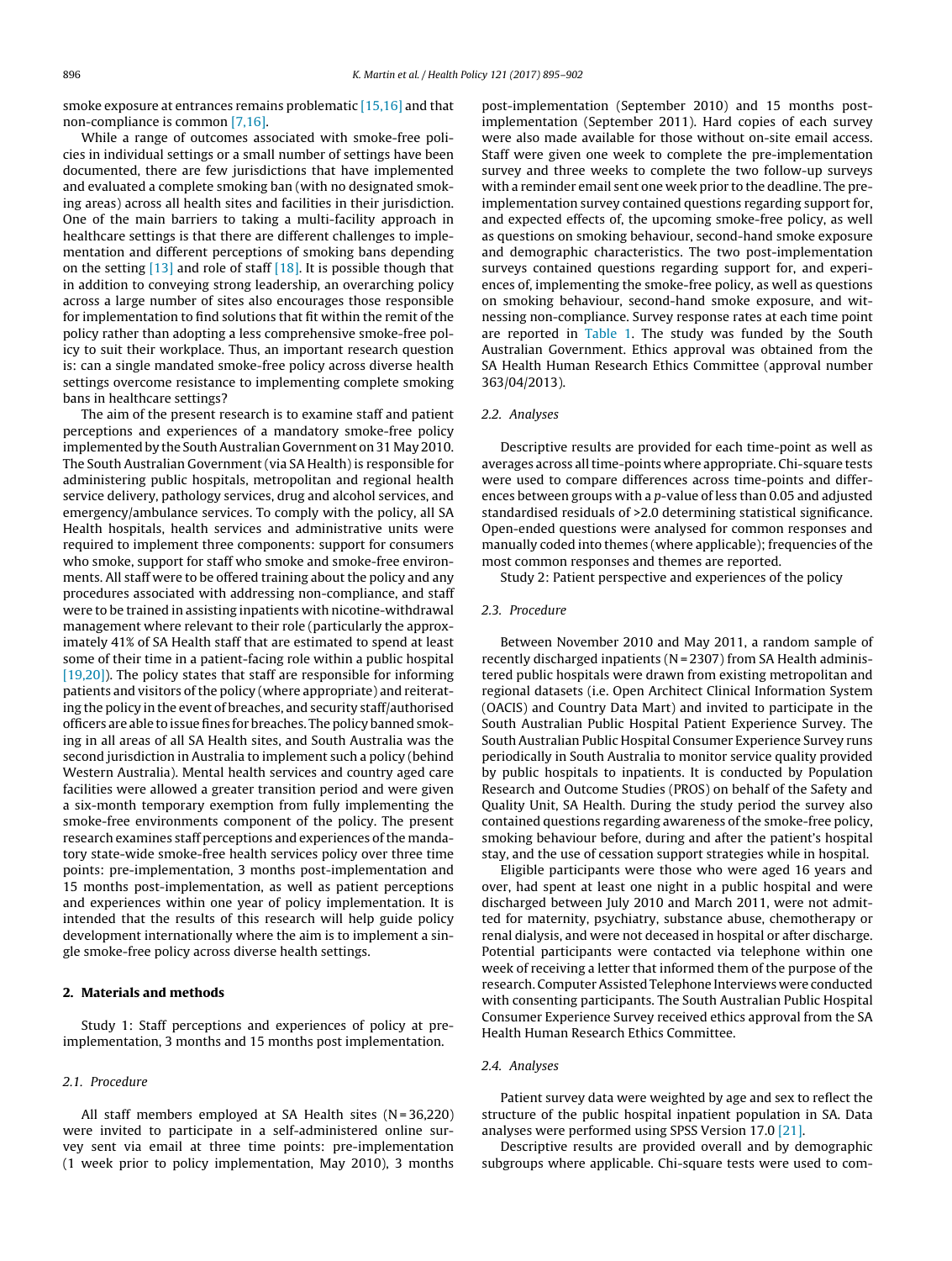#### <span id="page-2-0"></span>**Table 1**

Demographic characteristics of staff member participants at pre-implementation, 3 months post-implementation and 15 months post-implementation.

|                                                            | Pre-implementation<br>% | 3mth post-implementation | 15mth post-implementation<br>% | $\chi^2$       |
|------------------------------------------------------------|-------------------------|--------------------------|--------------------------------|----------------|
| (n)                                                        | (3098)                  | $\%$<br>(2673)           | (2890)                         |                |
|                                                            |                         |                          |                                |                |
| Response rate <sup>a</sup>                                 | 8.6                     | 7.4                      | 8.0                            |                |
| Gender                                                     |                         |                          |                                |                |
| Male                                                       | 21.5                    | 25.5                     | 22.9                           |                |
| Female                                                     | 78.5                    | 74.5                     | 77.1                           | $13.3$ **      |
| Age group                                                  |                         |                          |                                |                |
| 18 to 35 years                                             | 23.0                    | 21.7                     | 19.2                           |                |
| 36 to 55 years                                             | 60.2                    | 61.9                     | 60.2                           |                |
| 56 years and over                                          | 16.9                    | 16.4                     | 20.6                           | $27.4***$      |
| Occupation                                                 |                         |                          |                                |                |
| Administrative service officer                             | 28.4                    | 30.1                     | 26.2                           |                |
| Nurse                                                      | 28.9                    | 24.2                     | 30.7                           |                |
| Allied health professional                                 | 16.5                    | 15.3                     | 14.9                           |                |
| Professional/Technical/Operational Services Officer        | 8.1                     | 8.7                      | 7.6                            |                |
| Dental Officer/Medical Officer/Paramedic/Medical Scientist | 6.8                     | 9.6                      | 6.5                            |                |
| Senior management                                          | 7.5                     | 6.4                      | 6.1                            |                |
| Other                                                      | 3.8                     | 5.7                      | 8.0                            | $101.3***$     |
| Workplace type                                             |                         |                          |                                |                |
| Hospital care services <sup>b</sup>                        | 45.7                    | 42.6                     | 47.1                           |                |
| Community-based health service                             | 24.6                    | 11.1                     | 13.2                           |                |
| Department of Health                                       | 6.0                     | 8.8                      | 9.9                            |                |
| Mental health services                                     | 6.0                     | 6.4                      | 8.1                            |                |
| <b>Emergency services</b>                                  | 2.6                     | 11.2                     | 3.2                            |                |
| Pathology                                                  | 4.7                     | 6.9                      | 4.9                            |                |
| Aboriginal health                                          | 0.4                     | 0.6                      | $1.2$                          |                |
| Other                                                      | 10.0                    | 12.5                     | 12.3                           | 497.3***       |
| Contact with patients                                      |                         |                          |                                |                |
| Has contact with patients                                  | 73.3                    | 57.7                     | 62.2                           |                |
| Does not have contact with patients                        | 26.7                    | 42.3                     | 37.8                           | $165.4$ ***    |
| Smoking status <sup>c</sup>                                |                         |                          |                                |                |
| Current smoker                                             | 13.6                    | 13.1                     | 11.1                           |                |
| Ex-smoker - recent                                         | 1.5                     | 1.5                      | 2.1                            |                |
| Ex-smoker                                                  | 26.7                    | 26.7                     | 27.6                           |                |
| Never smoked                                               | 58.2                    | 58.7                     | 59.2                           | $13.7^{\circ}$ |
|                                                            |                         |                          |                                |                |

Participants at pre-implementation were asked to name their workplace, and from these responses, 155 individual work sites were identified. From these responses, categories compromising the most common types of service providers were devised, and at 3 and 15 months post-implementation, participants were only asked to indicate from these categories which type of service their workplace primarily provides. Note. Statistically significant cells based on adjusted standardised residuals are shown in bold. Missing data <3% unless otherwise stated.

<sup>a</sup> Response rate = the number of respondents as a proportion of the total number of SA Health staff (N = 36.220).

b The proportion of respondents working in patient-facing roles within hospital care services was 35.8% at pre-implementation, 27.2% at 3 months post-implementation, and 32.7% at 15 months post-implementation.

Current smoker = participants who indicated that they smoked daily, weekly or less than weekly. Ex-smoker - recent = pre-implementation and 3 months postimplementation participants who indicated that they quit smoking within the past three months, and 15 months post-implementation participants who indicated that they quit smoking within the past 12 months.

- $p < 0.05$ .
- $p < 0.01$ .
- \*\*\*  $p < 0.001$ .

pare differences between groups with a p-value of less than 0.05 determined to be statistically significant.

# **3. Results**

Study 1: Staff perspectives at pre-implementation, 3 months post-implementation and 15 months post-implementation.

# 3.1. Survey response and staff characteristics

A total of 8661 surveys were completed by SA Health staff members: 3098 were completed prior to the implementation of the smoke-free policy, 2673 were completed 3 months post-implementation and 2890 were completed 15 months post-implementation. Demographic and work characteristics of respondents are displayed in Table 1. There were statistically significant differences in the demographic characteristics of staff member participants across the three time-points, however, deviation from the average rate across all time-points was less than 5% for most characteristics. The gender composition was largely comparable to that of the SA Health workforce (i.e. the SA Health workforce in 2010 was 78.5% female)[\[20\];](#page-7-0) and all SA Health regions were represented in the sample. Nurses were slightly underrepresented based on the composition of the SA Health workforce and Allied Health professionals were slightly overrepresented [\[20\].](#page-7-0)

## 3.2. Staff member agreement with smoke-free policy

Prior to implementation, more than three quarters (79.6%) of staff members agreed or strongly agreed with the smoke-free policy (see [Table](#page-3-0) 2). There was a statistically significant increase in overall agreement with the policy at 15 months post-implementation, and this trend was observed within a range of demographic subgroups marked in [Table](#page-3-0) 2.

There were also differences in the level of agreement within all staff demographic and work characteristics at 15 months postimplementation, with the exception of gender [\(Table](#page-3-0) 2).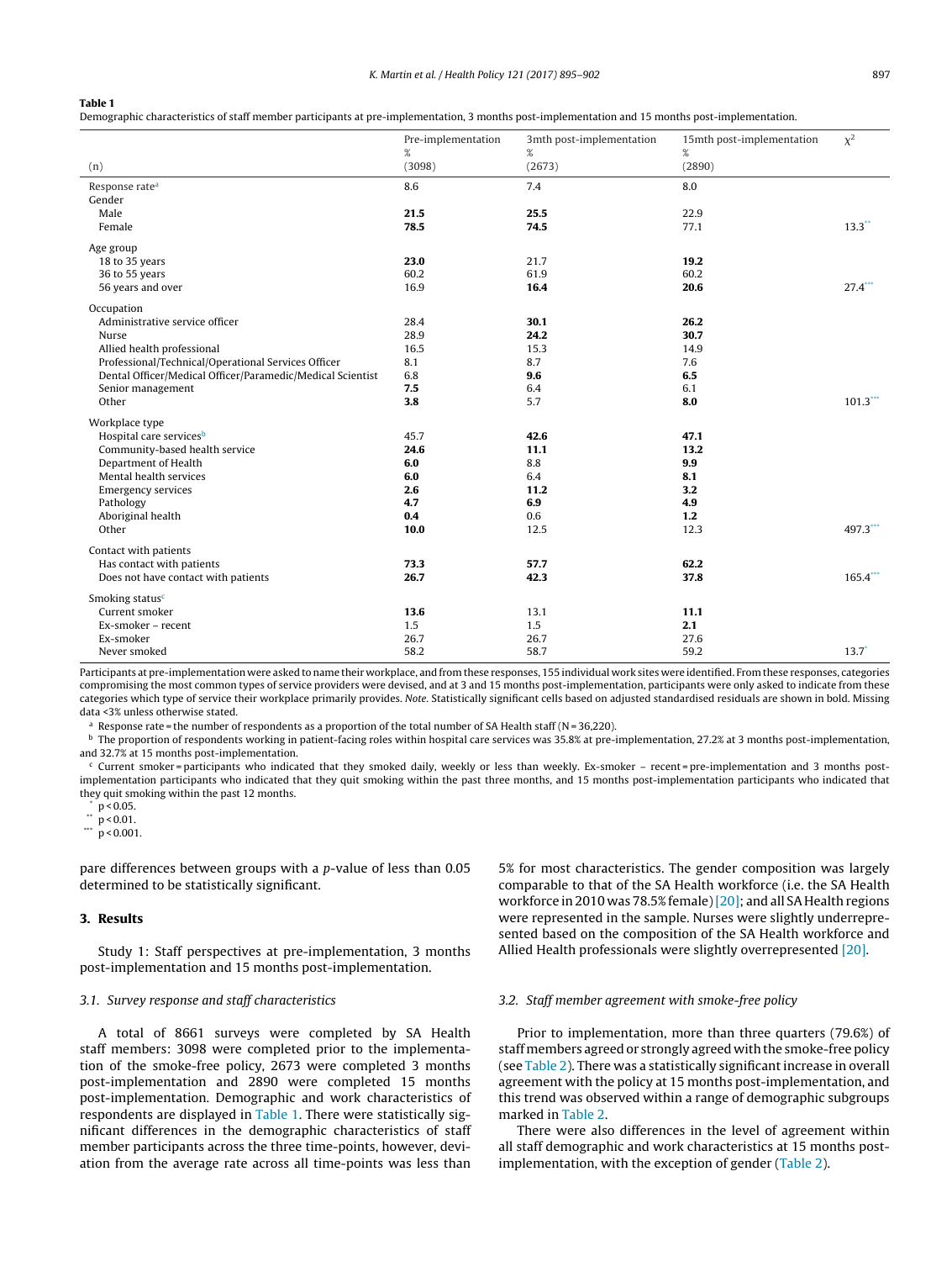#### <span id="page-3-0"></span>**Table 2**

Staff member agreement<sup>a</sup> with SA Health smoke-free policy at pre-implementation, 3 months post-implementation and 15 months post-implementation by demographic characteristics.

|                                                            | Pre-implementation |      | 3mth post-<br>implementation <sup>c</sup> |          | 15mth post-<br>implementation |      | Change over time   | Demographic groups <sup>d</sup> |
|------------------------------------------------------------|--------------------|------|-------------------------------------------|----------|-------------------------------|------|--------------------|---------------------------------|
|                                                            | $\mathbf n$        | %    | n                                         | $\chi^2$ | n                             | %    | $\chi^2$           | $\chi^2$                        |
| Overall (agree/strongly agree)                             | 3098               | 79.6 | 2673                                      | 81.6     | 2890                          | 84.0 | $19.8***$          |                                 |
| Gender                                                     |                    |      |                                           |          |                               |      |                    | ns                              |
| Male                                                       | 657                | 78.2 | 673                                       | 78.2     | 652                           | 82.8 | ns                 | $\equiv$                        |
| Female                                                     | 2401               | 80.2 | 1962                                      | 82.8     | 2192                          | 84.5 | $15.0$ **          | $\equiv$                        |
| Age group                                                  |                    |      |                                           |          |                               |      |                    | $18.5***$                       |
| 18 to 35 years                                             | 702                | 81.9 | 573                                       | 86.2     | 547                           | 89.9 | $16.4$ ***         |                                 |
| 36 to 55 years                                             | 1840               | 78.0 | 1632                                      | 79.3     | 1711                          | 82.2 | $10.1^*$           |                                 |
| 56 years and over                                          | 516                | 83.1 | 431                                       | 84.5     | 585                           | 84.3 | ns                 | $\overline{\phantom{0}}$        |
| Occupation                                                 |                    |      |                                           |          |                               |      |                    | 58.9**                          |
| Administrative service officer                             | 863                | 80.6 | 791                                       | 83.6     | 744                           | 87.8 | 15.0               |                                 |
| Nurse                                                      | 878                | 74.1 | 638                                       | 78.5     | 870                           | 76.8 | ns                 |                                 |
| Allied health professional                                 | 501                | 82.8 | 402                                       | 82.6     | 422                           | 88.4 | $7.1$ <sup>*</sup> |                                 |
| Professional/Technical/Operational Services Officer        | 245                | 84.1 | 230                                       | 80.0     | 215                           | 87.0 | ns                 |                                 |
| Dental Officer/Medical Officer/Paramedic/Medical Scientist | 208                | 88.5 | 252                                       | 85.3     | 185                           | 87.6 | ns                 |                                 |
| Senior management                                          | 228                | 86.4 | 169                                       | 85.8     | 174                           | 91.4 | ns                 |                                 |
| Other                                                      | 117                | 68.4 | 149                                       | 74.5     | 226                           | 82.3 | $8.9*$             |                                 |
| Workplace type                                             |                    |      |                                           |          |                               |      |                    | $80.2$ **                       |
| Hospital care services                                     | 1415               | 79.6 | 1118                                      | 81.3     | 1334                          | 84.4 | $10.7$ **          |                                 |
| Community-based health service                             | 761                | 80.2 | 290                                       | 87.6     | 374                           | 87.4 | 13.9               |                                 |
| Department of Health                                       | 186                | 88.2 | 232                                       | 88.4     | 281                           | 90.7 | ns                 |                                 |
| Mental health services                                     | 187                | 69.5 | 167                                       | 70.1     | 230                           | 64.8 | ns                 |                                 |
| <b>Emergency services</b>                                  | 82                 | 81.7 | 293                                       | 82.3     | 92                            | 81.5 | ns                 |                                 |
| Pathology                                                  | 145                | 86.2 | 180                                       | 79.4     | 138                           | 87.0 | ns                 |                                 |
| Aboriginal health                                          | 13                 | 61.5 | 15                                        | 66.7     | 33                            | 87.9 | $\mathbf b$        |                                 |
| Other                                                      | 309                | 76.1 | 329                                       | 80.9     | 349                           | 86.5 | 12.0               |                                 |
| Contact with patients                                      |                    |      |                                           |          |                               |      |                    | $30.7***$                       |
| Had contact with patients                                  | 2270               | 77.1 | 1542                                      | 79.8     | 1797                          | 81.1 | $10.2$ **          |                                 |
| Did not have contact with patients                         | 828                | 86.5 | 1131                                      | 84.2     | 1093                          | 88.9 | 10.8               |                                 |
| Smoking status                                             |                    |      |                                           |          |                               |      |                    | 505.8***                        |
| Current smoker                                             | 422                | 36.5 | 351                                       | 44.4     | 321                           | 41.4 | ns                 |                                 |
| Ex-smoker - recent                                         | 48                 | 62.5 | 39                                        | 51.3     | 62                            | 75.8 | 6.5                |                                 |
| Ex-smoker                                                  | 826                | 82.4 | 715                                       | 82.9     | 797                           | 86.7 | 6.4                |                                 |
| Never smoked                                               | 1802               | 88.8 | 1568                                      | 90.1     | 1710                          | 91.1 | ns                 | 个                               |
| Daily cigarette consumption                                |                    |      |                                           |          |                               |      |                    | 5.6                             |
| Less than 10 cigarettes per day                            | 172                | 51.2 | 141                                       | 53.2     | 145                           | 49.0 | ns                 |                                 |
| 10 or more cigarettes per day                              | 242                | 26.9 | 210                                       | 38.6     | 176                           | 35.2 | 7.5                |                                 |

Note. Statistically significant cells (change over time) based on adjusted standardised residuals are shown in bold. Missing data <3% unless otherwise stated.

a Agreement was assessed via the question: "The SA Health Smoke-free Policy came into effect on 31 May 2010. This Policy states that smoking is prohibited at all South Australian public health facilities, including all bui structures, outdoor areas and government vehicles. To what extent do you agree or disagree with this Policy?".

**b** Too few for reliable result;  $\uparrow$  denotes significantly higher than group marked with $\downarrow$  and vice versa.

c This includes 224 respondents that worked at inpatient mental health or country aged care facilities that were still under the temporary 6 month policy exemption for inpatient mental health facilities at 3 months post-implementation.

 $^{\text{d}}$  Differences in agreement between demographic groups calculated at 15 months post-implementation only.

 $p$  < 0.05.

 $*$  p < 0.01.

\*\*\* p <sup>&</sup>lt; 0.001, ns <sup>=</sup> not significant.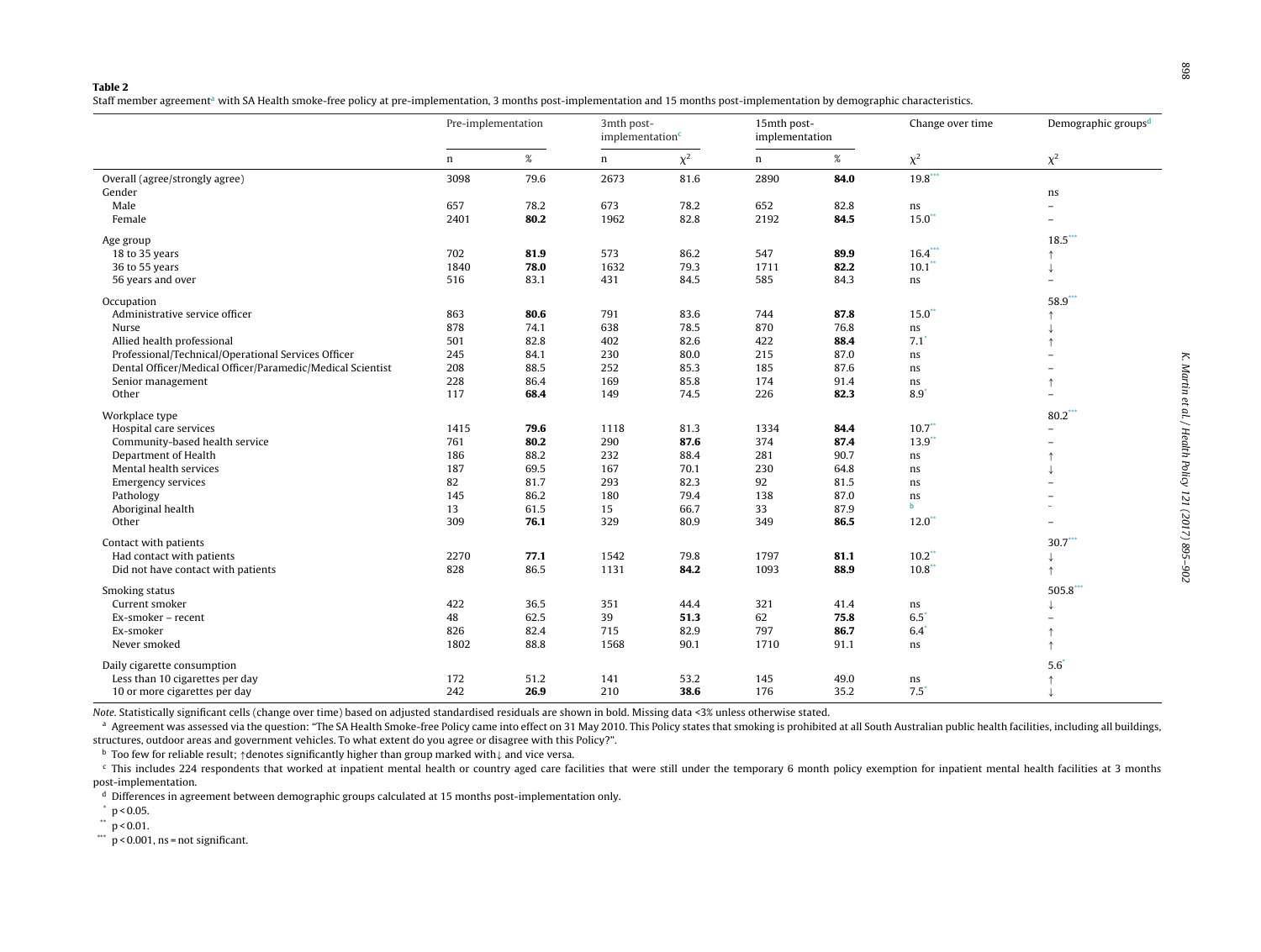A small proportion of respondents at each time point (16.2%, 14.6% and 13.1% across the three time points) disagreed with the smoke-free policy. The most commonly cited reasons for disagreeing with the smoke-free policy at 15 months post-implementation (coded from open responses) were a preference for designated smoking areas (38.9%), followed by perceived infringements on 'smoker rights/freedoms' (28.7%), concerns regarding implementing the policy with mental health clients (20.5%) and visibility of smokers and cigarette butts near healthcare facilities (20.5%).

# 3.3. Passive smoke exposure and reported non-compliance with smoke-free policy

One-third of respondents indicated that they were currently exposed to passive smoke at work at pre-implementation and 15 months post-implementation (see [Table](#page-5-0) 3). The locations where respondents most commonly reported cigarette smoke exposure across all time points were at entrances to buildings/grounds, within the grounds and from general non-compliance throughout grounds, and from interactions with patients/clients who smoke. There was a significant increase in the proportion of exposed respondents that reported being exposed within/throughout the grounds and a significant decrease in the proportion that reported being exposed from patients/clients who smoke and from smoke blowing through doors, windows etc.

Participants were asked: "Have you seen people smoking on your worksite/premises in the last 3/12 months?" ('3 months' at 3 months post implementation and '12 months' at 15 months postimplementation). Witnessing non-compliance with the smoke-free policy was common, especially noncompliance from patients and visitors. The rate of witnessing non-compliance increased from 3 months post-implementation (59.0%) to 15 months postimplementation (66.9%), albeit with a different reporting time frame. Notably, the majority (75.2%) of those that had witnessed any non-compliance at 15 months-post implementation survey indicated that they thought the amount of smoking on their work premises had reduced since the policy implementation. Participants were also asked if they had a role in enforcing compliance of the no-smoking on site component of the smoke-free policy. Approximately 25% of respondents indicated that they had a role in enforcing compliance, and about 11% did not know if they had a role in enforcing compliance.

## 3.4. Staff smoking behaviour and use of cessation support

The majority of smokers indicated that the smoke-free policy had no impact on their smoking, although 20.3% reported that the policy motivated them to cut down their smoking, and 6.4% were motivated to try to quit smoking by the policy (3 months and 15 months post-implementation combined). Approximately 1 in 5  $(21.6%)$  recent ex-smokers ( $n = 148$ ) across all time points combined indicated that the smoke-free policy was a factor in their decision to quit. The proportion of smokers indicating that they smoke during work hours decreased significantly at 15 months postimplementation compared to pre-implementation (71.0% vs. 57.7%,  $\chi^2$  = 14.1 p < 0.001). A small proportion of staff smokers (15.5%) had accessed cessation support through their workplace since the implementation of the policy. The most common type of strategy that was accessed amongst those who accessed any support  $(n = 104)$  was cost-price nicotine replacement therapy  $(40.3\%)$ , followed by pharmaceutical medication (e.g. Champix (varenicline), Zyban (bupropion); 26.9%) and written materials (24.8%).

Study 2: Patient perspectives

Interviews were completed with 1722 former in-patients  $(smoker s n = 254)$  attending public hospitals in South Australia (74.6% response rate). The sample was 50.1% female and had a mean age of  $61.6$  years  $(SD = 19.3)$  (minimum age = 16, maximum age = 99); 69.9% were Australian-born, and 94.4% spoke English at home as their main language. The majority of patients were aware of the smoke-free policy prior to admission (71.1%), with smokers (81.4%) having a significantly higher awareness rate compared to non-smokers (68.4%,  $\chi^2$  = 15.3 p < 0.001). Most smokers indicated that they either abstained from smoking completely or cut down while hospitalised ([Table](#page-6-0) 4). Older patients were more likely to quit than cut down smoking while in hospital whereas the reverse was true for younger patients. Nearly three-quarters (72.7%) of smokers who cut down or quit while in hospital reported that it was not difficult to refrain from smoking. Just over one third of smokers were offered some form of cessation support while in hospital, and a higher proportion of males were offered support compared to females. Further analyses revealed a lower proportion of smokers aged 16–34 years and 75 years and over were offered cessation support (20.0% and 12.0%, respectively) compared to those aged 55–74 years (44.8%,  $\chi^2$  = 15.9 p < 0.01). Nicotine replacement therapy (26.5%) was the most common support strategy offered to patients, followed by written information (8.1%).

Most patients who were offered support were satisfied with what was offered whereas only one-third of smokers who were not offered support were satisfied. Since leaving hospital, close to half of all smokers indicated that they had changed their smoking habits by either quitting (9.1%) or cutting down (38.9%). The proportion of smokers who had quit since leaving hospital was higher among those who were offered cessation support and those who quit smoking while in hospital. There were no significant differences between lighter smokers (<10 cigarettes per day) and heavier smokers (10 or more cigarettes per day) for smoking behaviour or cessation support access and satisfaction.

# **4. Discussion**

Smoke-free policies in health settings represent an important opportunity to promote smoking abstinence and cessation, as well as to protect staff, patients and visitors from the harmful effects of second-hand smoke. The results of the present research indicate that a single mandated premises-wide smoke-free policy can be implemented across a diverse, large number health settings with benefit to staff and patients, but that non-compliance can be prevalent, at least in the early stages of policy implementation.

The high level of staff support for the smoke-free policy across regions and facility types should encourage policy-makers considering mandating a multi-site smoke-free policy. Although some staff did not support the policy (particularly smokers), the insights gained from these staff will allow for common grievances to be pre-emptively addressed during the initial policy implementation phase in other jurisdictions. For example, based on the findings of this research, policy-makers should anticipate that some staff will perceive a smoke-free policy as a violation of 'the right to smoke'. Therefore, it should be emphasised to staff that a smoke-free policy is not a blanket ban on smoking, but rather, is designed to protect others from the harmful effects of passive smoke on site and to provide an environment conducive to patient recovery in acute healthcare settings. It should also be expected that some staff will express a preference for designated on-site smoking areas, and therefore the policy should emphasise the harmful levels of secondhand smoke exposure that can occur in and around designated smoking areas, as well as the importance of de-normalising smoking in health facilities. Additional consultation time may also need to be allocated for the specific facility-types and staff occupations that were identified as having lower levels of support for the policy e.g. nurses, staff working in mental health facilities. It should also be noted that Australia already had relatively strong smoke-free laws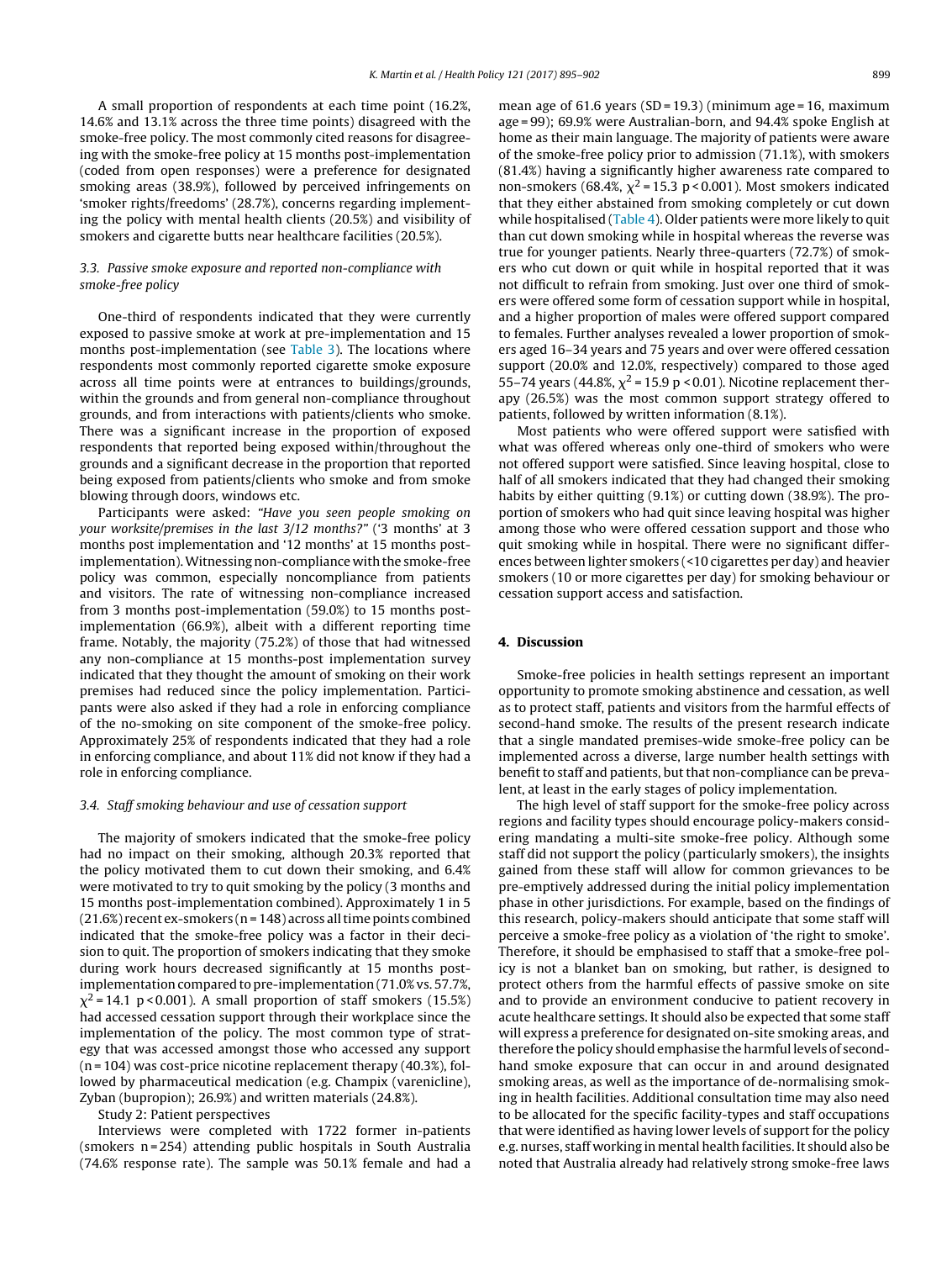## <span id="page-5-0"></span>**Table 3**

Environmental smoke at pre-implementation, 3 months post-implementation and 15 months post-implementation by demographic characteristics.

|                                                                                                           |             | Pre-implementation       | 3mth post-<br>implementation <sup>a</sup> |          | 15mth post-<br>implementation |                          |                          |
|-----------------------------------------------------------------------------------------------------------|-------------|--------------------------|-------------------------------------------|----------|-------------------------------|--------------------------|--------------------------|
|                                                                                                           | $\mathbf n$ | $\%$                     | n                                         | $\%$     | n                             | $\%$                     | $\chi^2$                 |
| Currently exposed to passive smoke at work                                                                | 3098        | 32.9                     | 2449                                      | 26.7     | 2890                          | 32.3                     | $28.9***$                |
| Exposed to passive smoke by workplace type                                                                |             |                          |                                           |          |                               |                          |                          |
| Hospital care services                                                                                    | 1415        | 39.6                     | 1023                                      | 30.3     | 1334                          | 40.9                     | $31.8***$                |
| Community-based health service                                                                            | 761         | 23.1                     | 280                                       | 17.5     | 374                           | 19.3                     | ns                       |
| Department of Health                                                                                      | 186         | 18.8                     | 227                                       | 16.7     | 281                           | 21.0                     | ns                       |
| Mental health services                                                                                    | 187         | 44.9                     | 94                                        | 23.4     | 230                           | 42.6                     | $13.3$ <sup>**</sup>     |
| <b>Emergency services</b>                                                                                 | 82          | 42.7                     | 293                                       | 39.6     | 92                            | 35.9                     | ns                       |
| Pathology                                                                                                 | 145         | 28.3                     | 177                                       | 28.8     | 138                           | 31.9                     | ns                       |
| Aboriginal health                                                                                         | 13          | 69.2                     | 15                                        | 13.3     | 33                            | 12.1                     | b.                       |
| Other                                                                                                     | 309         | 24.9                     | 295                                       | 19.3     | 349                           | 21.2                     | ns                       |
| Where exposed (coded from open response)                                                                  |             |                          |                                           |          |                               |                          |                          |
| Entering/exiting building/grounds                                                                         | 1019        | 39.2                     | 653                                       | 39.4     | 934                           | 39.4                     | ns                       |
| Within/throughout grounds (non-specific), boundary of grounds                                             | 1019        | 14.1                     | 653                                       | 12.9     | 934                           | 20.3                     | $20.5$ ***               |
| From clients/patients that smoke                                                                          | 1019        | 12.0                     | 653                                       | 11.8     | 934                           | 7.5                      | $12.6$ **                |
| Designated smoking area                                                                                   | 1019        | 9.8                      | $\overline{\phantom{0}}$                  | $\equiv$ | $\overline{\phantom{0}}$      | $\overline{\phantom{a}}$ | $\overline{\phantom{0}}$ |
| Smoke blows through doors, windows etc.                                                                   | 1019        | 11.4                     | 653                                       | 6.1      | 934                           | 5.9                      | $24.3***$                |
| Car parks                                                                                                 | 1019        | 4.8                      | 653                                       | 5.5      | 934                           | 6.3                      | ns                       |
| Witnessed people smoking onsite where smoking is not permitted (i.e.<br>non-compliance) <sup>c</sup>      |             | $\overline{\phantom{0}}$ | 2449                                      | 59.0     | 2890                          | 66.9                     | $36.1***$                |
| Seen staff <sup>d</sup>                                                                                   |             | $\overline{a}$           | 1444                                      | 55.6     | 1934                          | 59.6                     | $5.4*$                   |
| Seen patients <sup>d</sup>                                                                                |             |                          | 1444                                      | 76.9     | 1934                          | 84.8                     | $34.3***$                |
| Seen visitors <sup>d</sup>                                                                                |             |                          | 1444                                      | 72.4     | 1934                          | 75.4                     | ns                       |
| Seen others <sup>d</sup>                                                                                  |             | -                        | 1444                                      | 9.7      | 1934                          | 9.0                      | ns                       |
| Where was non-compliance witnessed $c$ (coded from open response)                                         |             |                          |                                           |          |                               |                          |                          |
| Within/throughout grounds, on/within boundary, general non-specific<br>onsite non-compliance <sup>d</sup> |             |                          | 1444                                      | 36.8     | 1934                          | 30.1                     | $17.0***$                |
| Entrance/exit points to buildings/grounds <sup>d</sup>                                                    |             |                          | 1444                                      | 30.5     | 1934                          | 33.8                     | ns                       |
| Near/within buildings (not entrance points) $d$                                                           |             |                          | 1444                                      | 23.7     | 1934                          | 28.3                     | $8.6**$                  |
| Car parks $d$                                                                                             |             |                          | 1444                                      | 21.7     | 1934                          | 21.3                     | ns                       |
| Has a role in enforcing compliance with smoke-free policy $\epsilon$                                      |             |                          | 2449                                      |          | 2890                          |                          | $30.9***$                |
| Yes                                                                                                       |             |                          |                                           | 21.8     |                               | 26.4                     |                          |
| N <sub>o</sub>                                                                                            |             |                          |                                           | 69.0     |                               | 61.7                     |                          |
| Don't know                                                                                                |             |                          |                                           | 9.2      |                               | 11.9                     |                          |

Note. Statistically significant cells based on adjusted standardised residuals are shown in bold. Missing data <3% unless otherwise stated.

 $\frac{1}{2}$  p < 0.05.

 $p < 0.01$ .

 $p < 0.001$ .

<sup>a</sup> Question not asked if respondent worked for a mental health inpatient facility or a country aged care service that had a 6 month exemption from the policy at 3 months post-implementation (n = 224), does include respondents working in non-exempt mental health services.

Too few respondents for reliable result.

 $c$  Ouestion was not asked at pre-implementation.

 $^{\rm d}$  Of those that had witnessed non-compliance; multiple responses allowed.

for public areas at the time of the policy implementation in South Australia, and jurisdictions without strong smoke-free restrictions already in place in other public areas may experience more resistance to introducing totally smoke-free health services.

Policy-makers should be encouraged by the reduction in the proportion of staff who smoke during work hours since policy implementation. It is possible that having to leave work premises to smoke, and only during their own time (non-paid breaks) is enough of a deterrent to smoking during work hours for some staff, and this has important implications for staff health and productivity. Indeed, some staff who had recently quit smoking reported that the policy was a factor in their decision to quit. Uptake of cessation support by staff was low though, therefore it is important that support for smoking cessation is adequately promoted to staff where available to further assist staff to remain abstinent during work hours and to aid in cessation attempts if they wish to access support. It should be noted though that staff may be more likely to make changes to their smoking behaviour in response to smoke-free policy in contexts like Australia that already heavily promote smoking cessation at a population level.Itis possible that health staffin jurisdictions without strong tobacco control practices already in place

may be less likely to change their smoking behaviour in response to new smoke-free policy.

The majority of inpatients who were smokers reported that they had cut down or quit whilst hospitalised under the smoke-free policy. While changes to smoking behaviour during hospitalisation are likely attributable to multiple factors besides the smoke-free policy, any policy which emphasises the hospital environment as an opportunity for smoking cessation should be encouraged. This is particularly important given that quitting whilst hospitalised was associated with remaining quit six months after hospitalisation, which was similar to the findings of Rigotti et al. [\[11\].](#page-7-0) Patients that were offered cessation support while hospitalised were also more likely to quit smoking upon leaving hospital, which should encourage health services to increase the rate at which cessation support is offered and to include provision of cessation support within smokefree policy (where jurisdictions have the resources to do so). The overall rate of being offered cessation support while hospitalised was low in the study period of the patient survey though, especially amongst females and smokers aged 75 years or over and smokers aged 16–34 years. It is possible that there are pre-conceptions among staff as to what kinds of patients will need or accept support. Whilst the smoke-free policy stated that cessation support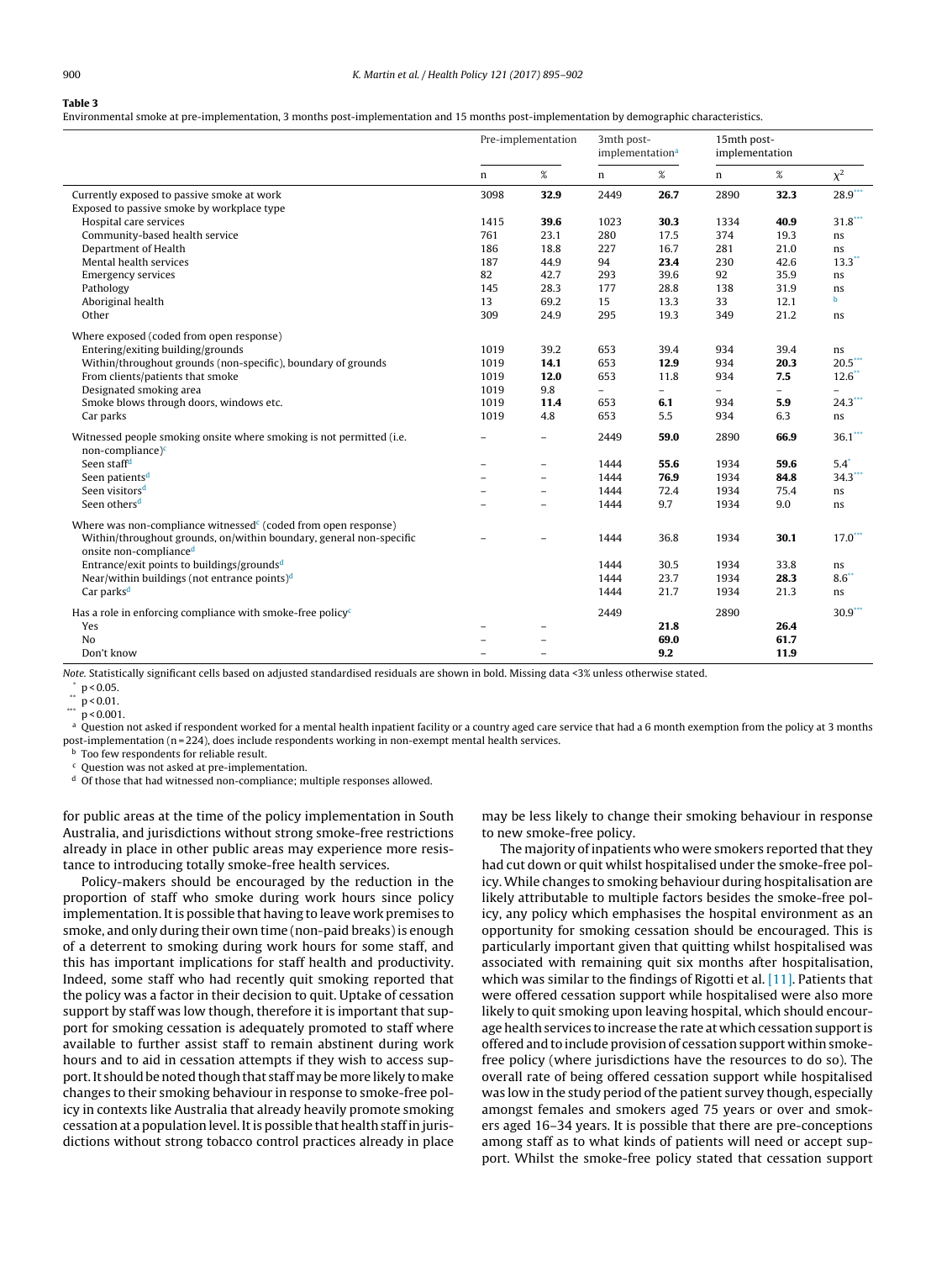<span id="page-6-0"></span>

| ns<br>Female<br>(126)<br>55.6<br>38.1<br>6.3<br>৯ৎ<br>(128)<br>Male<br>38.8<br>55.0<br>6.2<br>æ<br>(254)<br>38.5<br>553<br>6.2<br>₹<br>৯ৎ<br>Smoking while in hospital<br>Same amount<br>Cut down<br>Smokers <sup>a</sup><br><b>Juit</b><br>Ξ | $\approx$     |                       | Age in years          |                    |                     |           | Cessation support |                   |                      |               | Smoking while in hospital |                     |                      |
|-----------------------------------------------------------------------------------------------------------------------------------------------------------------------------------------------------------------------------------------------|---------------|-----------------------|-----------------------|--------------------|---------------------|-----------|-------------------|-------------------|----------------------|---------------|---------------------------|---------------------|----------------------|
|                                                                                                                                                                                                                                               |               | $16 - 34$<br>$\aleph$ | $35 - 54$<br>$\aleph$ | $55 - 74$<br>×     | $75+$<br>æ          | $\approx$ | Offered<br>৯ৎ     | Not offered<br>৯ৎ | $\approx$            | Same<br>৯ৎ    | Cut down<br>৯ৎ            | <b>Quit</b><br>×    | $\chi^2$             |
|                                                                                                                                                                                                                                               |               | (55)                  | (107)                 | (67)               | (25)                |           | (88)              | (166)             |                      | (16)          | (98)                      | (140)               |                      |
|                                                                                                                                                                                                                                               |               |                       |                       |                    |                     |           | 25                | 75                |                      |               |                           |                     |                      |
|                                                                                                                                                                                                                                               |               | 5.3<br>582<br>36.4    | 4.5<br>42.7<br>52.7   | $\frac{2.9}{24.6}$ | 20.0<br>4.9<br>76.0 |           | 34.7              | 65.3<br>64.3      |                      |               |                           |                     |                      |
|                                                                                                                                                                                                                                               |               |                       |                       |                    |                     | 36.6***   | 35.7              |                   | ns                   |               |                           |                     |                      |
| 41.7<br>34.7<br>Cessation support<br>Was offered                                                                                                                                                                                              |               | 20.0                  | 41.1                  | 44.8               |                     |           |                   |                   |                      |               |                           |                     |                      |
| 27.8<br>72.2<br>58.3<br>65.3<br>Was not offered                                                                                                                                                                                               | 54*           | 80.0                  | 58.9                  | 55.2               | $\frac{12.0}{88.0}$ | $15.9***$ |                   |                   |                      |               |                           |                     |                      |
| 44.0<br>51<br>52.5<br>Satisfaction with support offered<br>A little or very satisfied                                                                                                                                                         |               |                       | 88.6                  | 82.8               | 100.0               |           |                   |                   |                      | 46.7          |                           |                     |                      |
| 23.2<br>14.3<br>18.9<br>Not at all or very dissatisfied                                                                                                                                                                                       |               | 9<br>9 T, 9<br>9 D, 9 |                       |                    | 0.0                 |           | 88.5<br>10.3      | ង ដូ ង<br>ង ង ង   |                      | 13.3          |                           | 53.2<br>15.8        |                      |
| 32.8<br>24.6<br>28.6<br>Don't know                                                                                                                                                                                                            | $\frac{6}{7}$ |                       | $\frac{1}{2}$ .3      | $13.8$<br>$3.4$    | 0.0                 | ns        | $\Xi$             |                   | 73.0                 | $\Theta$      |                           | 30.9                | ns                   |
| Since leaving hospital                                                                                                                                                                                                                        |               |                       |                       |                    |                     |           |                   |                   |                      | 0.0           |                           |                     |                      |
| 35.7<br>$\overline{7.1}$<br>11.0<br>41.7<br>38.9<br>$\overline{5}$<br>Quit smoking<br>Cut down                                                                                                                                                |               | 36.4<br>1.8           | 14.2<br>36.8          | 41.8<br>7.5        | 7.7<br>46.2         |           | $17.0$<br>42.0    | 37.3<br>4.8       |                      | 18.8          | 45.9<br>2.0               | <b>15.0</b><br>36.4 |                      |
| 571<br>47.2<br>52.0<br>No reduction                                                                                                                                                                                                           | ns            | 61.8                  | 49.1                  | 50.7               | 46.2                | ns        | 40.9              | 57.8              | $13.0$ <sup>**</sup> | $\frac{3}{2}$ | 52.0                      | 48.6                | $18.3$ <sup>**</sup> |

p < 0.05. \*\* p < 0.01. \*\*\*  $p < 0.001$  ns = not significant < 0.001 ns = not significant. be offered to all nicotine-dependent patients, it is possible that policies and/or training during the policy roll-out period may need to specifically address that any smoker can be nicotine-dependent regardless of age or gender, and that all smokers can benefit from abstinence whilst hospitalised.

Consistent with Shopik and colleagues' [\[15\]](#page-7-0) findings from two Canadian hospitals with total smoking bans, the occurrence of second-hand smoke exposure on health facility premises was ongoing post-policy implementation, particularly at entrances to buildings/grounds. Whilst clustering of smokers at entrances may have technically occurred outside the facility premises, if unavoidable passive smoke exposure occurs for other users of a facility then the objectives of the policy are still violated. Policy-makers should therefore anticipate that smokers will likely congregate at entrances and include measures within the policy to counter this. Possible strategies could include closer collaboration with local councils prior to policy implementation to extend smoking restrictions beyond the facility boundaries and increased signage at entry points. Future research comparing passive smoke exposure at facilities with and without bans extending past entrances would be beneficial to determine whether such strategies would reduce passive smoke exposure.

Closely related to the incidence of passive smoke exposure is the incidence of non-compliance, which staff were observing or recalling at 15 months post-implementation. However, participants were asked if they had seen any non-compliance over a broad period of time (12 months), and the majority of staff that had seen any non-compliance indicated that they felt the amount of smoking onsite had indeed reduced since policy implementation. It is possible that increasing the prevalence of offering support to nicotine-dependant patients could decrease non-compliance on site, as was suggested by Shopik et al. [\[15\]](#page-7-0) . Another method of increasing compliance is to increase enforcement of the policy. Poder et al. [\[8\]](#page-7-0) suggested security staff be primarily responsible for enforcing smoke-free policies rather than an 'all of staff' approach, and this may reduce the ambiguity of responsibility of enforcement. However, this may also result in an overwhelming increase in workload for security staff without additional staff or extra incentives to enforce the policy. Hence, it is important that a high rate of compliance is first achieved through the provision of cessation support, signage, and education so that minimal intervention from security staff is required.

There are limitations that must be kept in mind when interpreting the results of this research. Firstly, the staff and patients who chose to respond to the surveys may have been more likely to hold particular attitudes or have had particular experiences regarding the policy, and the relatively low response rate to the staff surveys may have limited the generalisability of the views expressed by staff. It is possible that staff and patients with strong positive or negative attitudes and experiences regarding the policy may have been more likely to take advantage of the opportunity to express their views. Likewise, staff with a 'defeatist' attitude towards the smoke-free policy may also have been less likely to see value in completing the surveys i.e. if they did not believe expressing their negative views would result in any real change. Another limitation of the staff survey was that an objective measure of policy noncompliance and passive smoke exposure would have provided a more precise measure of compliance over time rather than staff self-report of witnessed non-compliance. Alimitation ofthe patient survey was that the survey was a single cross-sectional design rather than a pre-post design, and hence was unable to gauge the effect of the policy per se, but rather was used to assess conformity with the component of the policy that deems cessation support be offered to all nicotine-dependent inpatients.